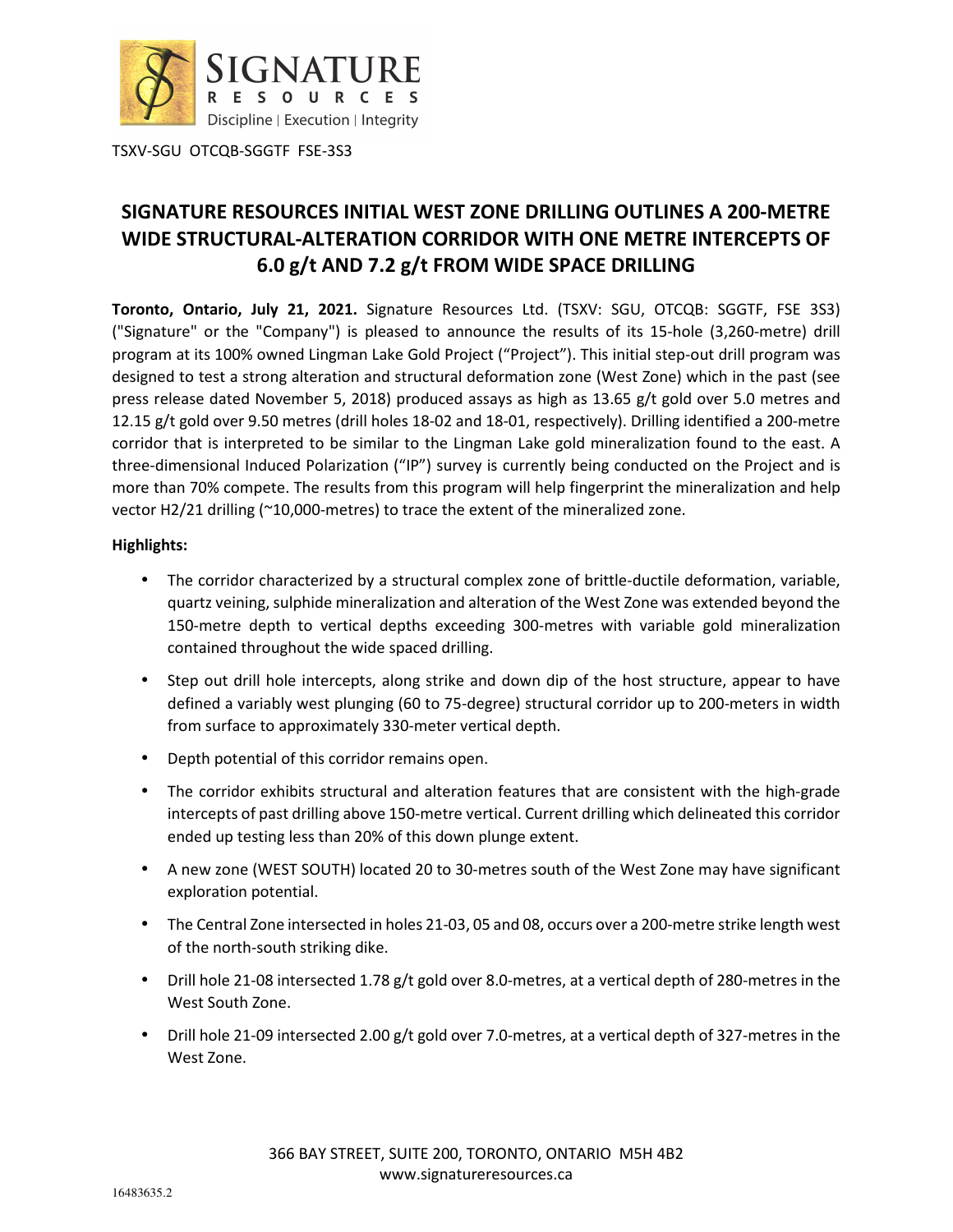

- Drill hole 21-18 intersected 1.34 g/t gold over 7.0-metres, at a vertical depth of 311.0-meteres in the West Zone.
- A property wide LIDAR survey has been completed. This survey will produce products that will enhance surface and bedrock features to assist in target selection for the summer's prospecting program.
- A high resolution Magnetic and Matrix Very Low Frequency Electromagnetic (VLF) survey is scheduled to flown over the new claims this summer.

*"The reconnaissance drill program has outlined a target area plunging 200-metre-wide in the West Zone. We are looking forward to the results of the 3D Induced Polarization survey which*  will further vector drilling expected to commence in the second half of 2021. Drilling is planned *to be conducted with two diamond drill rigs."* 

Walter Hanych – Head Geologist, and Director

\*\*Cautionary note: The property hosts a historical estimate of 234,684 oz of gold\* (1,063,904 tonnes grading 6.86 g/t with 2.73 gpt cut-off) inclusive of the West Zone containing a historical estimate of 109,215 tonnes grading 7.54 g/t. The quantity reported as Historical estimate is historic in nature. The issuer is not treating the Historical estimate as a current resource estimate. A qualified person has not done sufficient work to classify the Historical estimate as a current resource estimate.

#### **Geology and Diamond Drill hole Details (see Exhibits 1,2,3 and 4):**

The West Zone occurs along a 450-metre strike length and is the continuation of the North Zone west of the north-south diabase dike. Overall, the combined zones occur along approximately 1,100-metres of strike. The current drill program tested a 290-metre strike portion of the West Zone, which is a complex structural-alteration zone of variable sulphide mineralization, silica and carbonate alteration, brittleductile deformation, and variable gold distribution. Thirty-two recent and historical drill intercept lengths within the plunging corridor range from 0.3 to 9.54-metres, the average being 5.0-metres, while grade composite intervals range from 0.2 to 22.6 g/t gold. Fifteen of these intervals are ≥5.0 g/t gold, and 6 are  $≥10.0 g/t$  gold.

The plunging corridor above the 150-meter level has been intersected by 26-holes, and by 6 holes below this level. The target area below this level is outlined in Exhibit – 4.

#### **Geophysical and LIDAR Survey:**

To update on exploration; a 3D IP survey is 70% complete. The survey is designed to cover and test the response of the Lingman Lake gold zones to chargeability and resistivity. The survey covers the mine environment and beyond over a strike length of 2,400-metres. It will reach depths of 500-metres potentially capturing the fingerprint of the zones providing target vectoring for the next stage of drilling.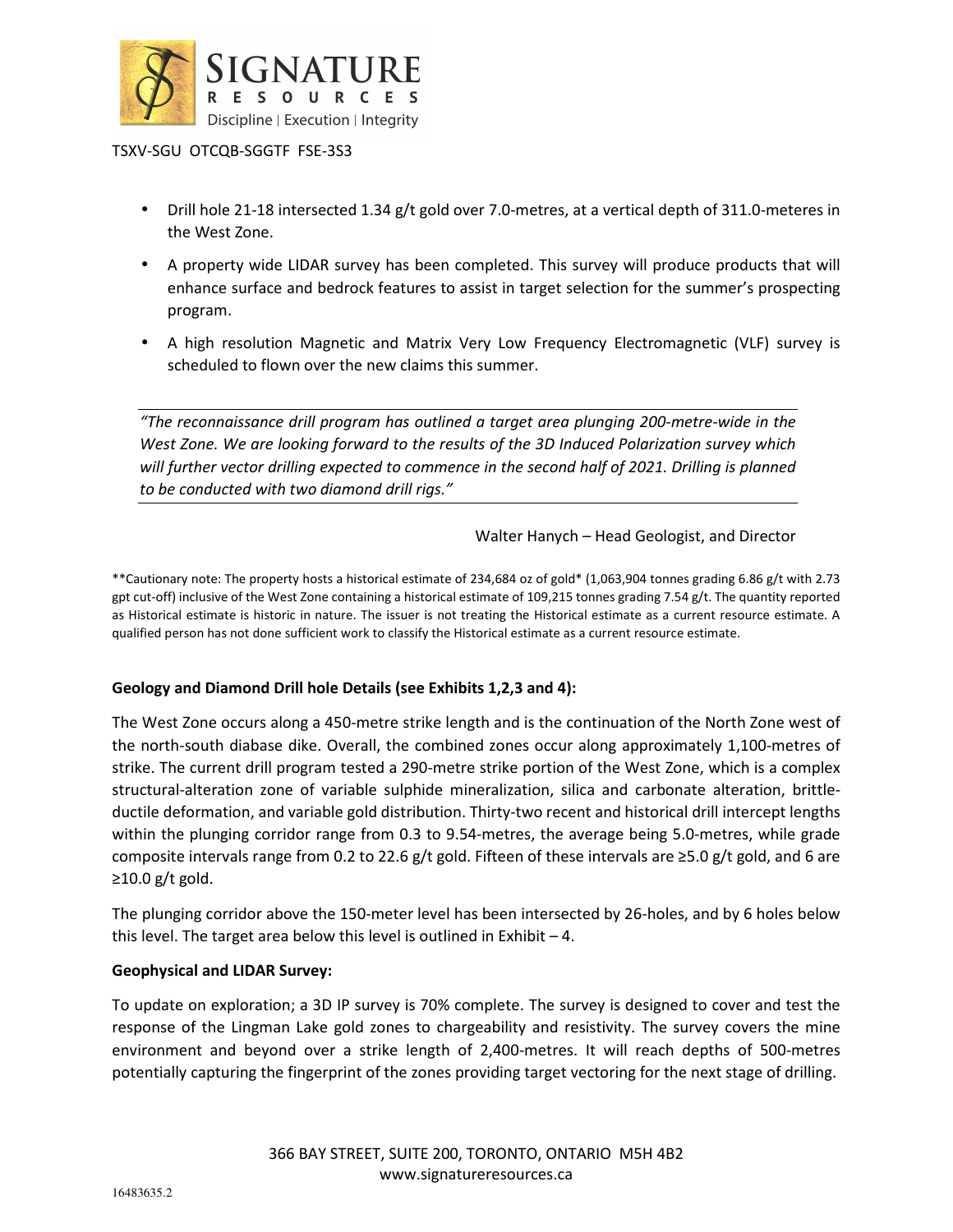

The property wide LIDAR survey has been completed, covering an area of approximately 27,113-hectares. This survey will enhance surface and bedrock features such as structure and folding to assist in target selection for this summer's prospecting programs.

During the summer, the high resolution magnetic and Matrix VLF survey will be flown over the new ground acquired in 2020 and 2021. This survey, covering 17,602-hectares will tie into the 2018 survey and provide property wide Magnetic and VLF data. This data will compliment to the LIDAR survey to assist with target identification and selection for future follow-up programs.

| <b>2021 DIAMOND DRILL PROGRAM COLLAR DATA</b>                        |         |         |                    |            |       |                 |  |  |  |  |  |
|----------------------------------------------------------------------|---------|---------|--------------------|------------|-------|-----------------|--|--|--|--|--|
| UTM NAD 83 zone 15N                                                  |         |         |                    |            |       |                 |  |  |  |  |  |
| <b>DDHID</b>                                                         | Easting |         | Northing Elevation | <b>AZM</b> | Dip   | Depth<br>metres |  |  |  |  |  |
| $21 - 01$                                                            | 507034  | 5968862 | 276.9              | 360        | $-45$ | 69              |  |  |  |  |  |
| $21 - 02$                                                            | 507034  | 5968785 | 280.7              | 360        | -50   | 138             |  |  |  |  |  |
| $21 - 03$                                                            | 506926  | 5968709 | 274.3              | 360        | $-55$ | 273             |  |  |  |  |  |
| 21-04                                                                | 507007  | 5968723 | 280.0              | 360        | -50   | 249             |  |  |  |  |  |
| $21 - 05$                                                            | 506957  | 5968619 | 275.7              | 360        | -50   | 243             |  |  |  |  |  |
| $21 - 06$                                                            | 506951  | 5968647 | 275.7              | 360        | $-45$ | 78              |  |  |  |  |  |
| $21 - 07$                                                            | 506892  | 5968647 | 275.7              | 360        | -45   | 104             |  |  |  |  |  |
| $21-08$                                                              | 506895  | 5968626 | 275.7              | 360        | -55   | 408             |  |  |  |  |  |
| $21-09$                                                              | 506835  | 5968647 | 275.7              | 360        | -63   | 405             |  |  |  |  |  |
| $21 - 10$                                                            | 506813  | 5968687 | 276.5              | 360        | -50   | 299             |  |  |  |  |  |
| $21 - 11$                                                            | 506931  | 5968781 | 276.5              | 360        | -50   | 131             |  |  |  |  |  |
| $21 - 15$                                                            | 506845  | 5968833 | 276.5              | 360        | $-50$ | 104             |  |  |  |  |  |
| $21 - 16$                                                            | 506845  | 5968804 | 276.5              | 360        | -50   | 149             |  |  |  |  |  |
| $21 - 17$                                                            | 506750  | 5968802 | 275.7              | 360        | -55   | 188             |  |  |  |  |  |
| $21 - 18$                                                            | 506750  | 5968619 | 275.7              | 360        | -50   | 422             |  |  |  |  |  |
| Note: Dill holes 21-12,13 and 14 not drilled due to spring flooding. |         |         |                    |            |       |                 |  |  |  |  |  |
| Indicates holes press released June 7th.                             |         |         |                    |            |       |                 |  |  |  |  |  |

# **Exhibit 1 – Drill hole collar data**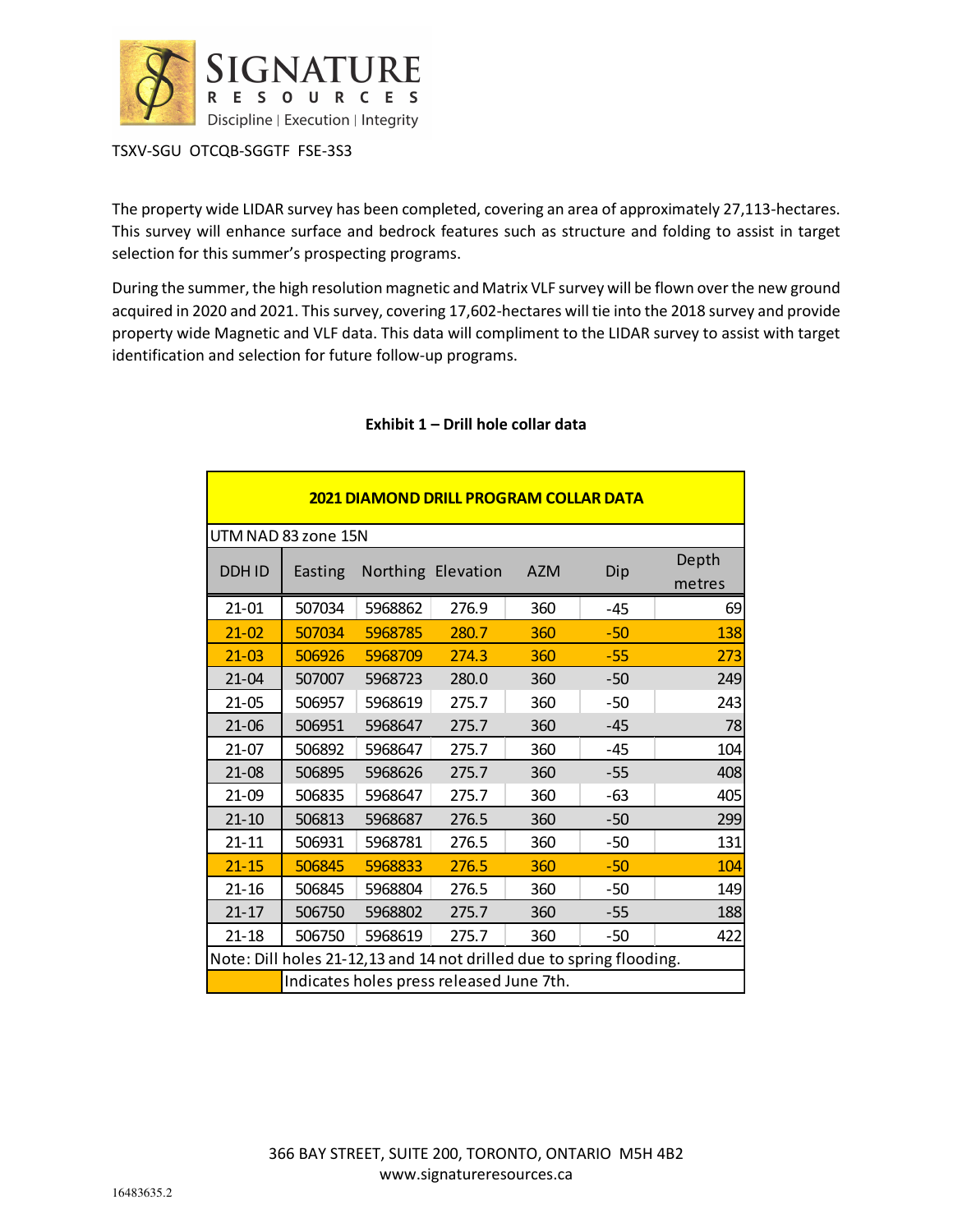

| <b>2021 DIAMOND DRILL HIGHLIGHTS Winter-Spring Program</b> |                   |                  |                  |                                     |               |           |                   |                                                    |                  |               |              |
|------------------------------------------------------------|-------------------|------------------|------------------|-------------------------------------|---------------|-----------|-------------------|----------------------------------------------------|------------------|---------------|--------------|
| DDH                                                        | Zone              |                  |                  | From meters To meters Length meters | Au g/t        | DDH       | Zone              | From meters                                        | To meters        | Length meters | Au g/t       |
|                                                            |                   | 24.00            | 25.00            | 1.00                                | 0.13          |           |                   | 382.00                                             | 383.00           | 1.00          | 7.20         |
|                                                            |                   | 25.00            | 26.00            | 1.00                                | 0.83          |           |                   | 383.00                                             | 384.00           | 1.00          | 0.02         |
| 21-01<br>UNDEFINED                                         |                   | 26.00<br>27.00   | 27.00<br>28.00   | 1.00<br>1.00                        | 0.12<br>0.55  |           |                   | 384.00<br>385.00                                   | 385.00<br>386.00 | 1.00<br>1.00  | 0.09<br>2.27 |
|                                                            |                   | 24.00            | 28.00            | 4.00                                | 0.41          | 21-09     | WEST              | 386.00                                             | 387.00           | 1.00          | 3.05         |
| $21 - 02$<br><b>WEST</b>                                   |                   | 107.00           | 107.50           | 0.50                                | 0.36          |           |                   | 387.00                                             | 388.00           | 1.00          | 0.20         |
|                                                            |                   | 107.50           | 108.00           | 0.50                                | 2.95          |           |                   | 388.00                                             | 389.00           | 1.00          | 1.17         |
|                                                            |                   | 108.00           | 108.50           | 0.50                                | 1.84          |           |                   | 382.00                                             | 389.00           | 7.00          | 2.00         |
|                                                            |                   | 108.50           | 109.00           | 0.50                                | 1.96          |           | WEST              | 283.00                                             | 284.00           | 1.00          | 1.54         |
|                                                            |                   | 107.00<br>53.00  | 109.00<br>54.00  | 2.00<br>1.00                        | 1.78<br>0.59  | 21-10     |                   | 284.00<br>285.00                                   | 285.00<br>286.00 | 1.00<br>1.00  | 1.38<br>3.42 |
|                                                            | CENTRAL           | 54.00            | 55.00            | 1.00                                | 0.02          |           |                   | 286.00                                             | 287.00           | 1.00          | 1.45         |
|                                                            |                   | 55.00            | 56.00            | 1.00                                | 0.20          |           |                   | 283.00                                             | 287.00           | 4.00          | 1.95         |
|                                                            |                   | 56.00            | 57.00            | 1.00                                | 0.06          |           |                   | 114.00                                             | 115.00           | 1.00          | 1.00         |
|                                                            |                   | 57.00            | 58.00            | 1.00                                | 1.76          |           |                   | 115.00                                             | 116.00           | 1.00          | 0.63         |
|                                                            |                   | 53.00            | 58.00            | 5.00                                | 0.53          | $21 - 11$ | WEST              | 116.00                                             | 117.00           | 1.00          | 0.15         |
|                                                            | <b>UNDEFINED</b>  | 119.00<br>155.00 | 120.00<br>156.00 | 1.00<br>1.00                        | 7.52<br>14.90 |           |                   | 117.00<br>118.00                                   | 118.00<br>119.00 | 1.00<br>1.00  | 0.54<br>1.00 |
|                                                            |                   | 156.00           | 157.00           | 1.00                                | 0.16          |           |                   | 114.00                                             | 119.00           | 5.00          | 0.66         |
|                                                            | <b>WEST SOUTH</b> | 157.00           | 158.00           | 1.00                                | 0.72          |           |                   | 66.00                                              | 67.00            | 1.00          | 1.16         |
| 21-03                                                      |                   | 158.00           | 159.00           | 1.00                                | 0.84          |           | <b>WEST SOUTH</b> | 67.00                                              | 68.00            | 1.00          | 0.04         |
|                                                            |                   | 155.00           | 159.00           | 4.00                                | 4.16          |           |                   | 68.00                                              | 69.00            | 1.00          | 0.88         |
|                                                            |                   | 217.00           | 218.00           | 1.00                                | 0.74          |           |                   | 66.00                                              | 69.00            | 3.00          | 0.69         |
|                                                            | WEST              | 218.00<br>219.00 | 219.00<br>220.00 | 1.00<br>1.00                        | 1.48<br>0.15  | 21-15     |                   | 94.00<br>95.00                                     | 95.00<br>96.00   | 1.00<br>1.00  | 2.96<br>1.93 |
|                                                            |                   | 220.00           | 221.00           | 1.00                                | 4.58          |           |                   | 96.00                                              | 97.00            | 1.00          | 3.73         |
|                                                            |                   | 217.00           | 221.00           | 4.00                                | <u>1.74</u>   |           | WEST              | 97.00                                              | 98.00            | 1.00          | 5.39         |
|                                                            |                   | 233.00           | 234.00           | 1.00                                | 0.92          |           |                   | 98.00                                              | 99.00            | 1.00          | 12.20        |
|                                                            |                   | 234.00           | 235.00           | 1.00                                | 1.06          |           |                   | 99.00                                              | 100.00           | 1.00          | 8.67         |
|                                                            | WEST              | 235.00           | 236.00           | 1.00                                | 0.19          |           |                   | 94.00                                              | 100.00           | 6.00          | 5.81         |
|                                                            |                   | 236.00<br>233.00 | 237.00<br>237.00 | 1.00<br>4.00                        | 1.45<br>0.91  |           |                   | 137.00<br>138.00                                   | 138.00<br>139.00 | 1.00<br>1.00  | 1.08<br>0.28 |
|                                                            |                   | 181.00           | 182.00           | 1.00                                | 0.65          |           |                   | 139.00                                             | 140.00           | 1.00          | 0.19         |
| 21-04                                                      | WEST              | 182.00           | 183.00           | 1.00                                | 0.51          |           |                   | 140.00                                             | 141.00           | 1.00          | 0.05         |
|                                                            |                   | 181.00           | 183.00           | 2.00                                | 0.58          | 21-16     | WEST              | 141.00                                             | 142.00           | 1.00          | 3.48         |
|                                                            |                   | 232.00           | 233.00           | 1.00                                | 0.42          |           |                   | 142.00                                             | 143.00           | 1.00          | 1.75         |
| 21-05                                                      | CENTRAL           | 233.00           | 234.00           | 1.00                                | 1.92<br>0.25  |           |                   | 143.00                                             | 144.00           | 1.00          | 1.36<br>0.99 |
|                                                            |                   | 234.00<br>232.00 | 235.00<br>235.00 | 1.00<br>3.00                        | 0.86          |           |                   | 144.00<br>137.00                                   | 145.00<br>145.00 | 1.00<br>8.00  | 1.15         |
| 21-06                                                      | SOUTH             |                  |                  |                                     | <b>NSV</b>    |           |                   | 175.00                                             | 176.00           | 1.00          | 0.26         |
| 21-07                                                      |                   | 68.00            | 69.00            | 1.00                                | 0.16          |           |                   | 176.00                                             | 177.00           | 1.00          | 0.17         |
|                                                            | SOUTH             | 69.00            | 70.00            | 1.00                                | 0.19          |           | WEST              | 177.00                                             | 178.00           | 1.00          | 0.02         |
|                                                            |                   | 70.00            | 71.00            | 1.00                                | 0.31          | 21-17     |                   | 178.00                                             | 179.00           | 1.00          | 0.11         |
|                                                            |                   | 71.00            | 72.00            | 1.00                                | 1.96          |           |                   | 179.00                                             | 180.00           | 1.00          | 0.05         |
|                                                            |                   | 68.00<br>253.00  | 72.00<br>254.00  | 4.00<br>1.00                        | 0.66<br>6.01  |           |                   | 180.00<br>175.00                                   | 181.00<br>181.00 | 1.00<br>6.00  | 0.63<br>0.21 |
| Central<br>21-08                                           |                   | 254.00           | 255.00           | 1.00                                | 0.11          | $21 - 18$ |                   | 382.00                                             | 383.00           | 1.00          | 0.73         |
|                                                            |                   | 255.00           | 256.00           | 1.00                                | 0.44          |           |                   | 383.00                                             | 384.00           | 1.00          | 0.03         |
|                                                            |                   | 253.00           | 256.00           | <b>3.00</b>                         | 2.19          |           |                   | 384.00                                             | 385.00           | 1.00          | 0.05         |
|                                                            | WEST SOUTH        | 338.00           | 339.00           | 1.00                                | 2.44          |           |                   | 385.00                                             | 386.00           | 1.00          | 0.10         |
|                                                            |                   | 339.00           | 340.00           | 1.00                                | 6.03          |           |                   | 386.00                                             | 387.00           | 1.00          | 1.05         |
|                                                            |                   | 340.00<br>341.00 | 341.00<br>342.00 | 1.00<br>1.00                        | 1.44<br>0.07  |           |                   | 382.00<br>408.00                                   | 387.00<br>409.00 | 5.00<br>1.00  | 0.39<br>1.77 |
|                                                            |                   | 342.00           | 343.00           | 1.00                                | 0.43          |           | WEST              | 409.00                                             | 410.00           | 1.00          | 2.19         |
|                                                            |                   | 343.00           | 344.00           | 1.00                                | 0.36          |           |                   | 410.00                                             | 411.00           | 1.00          | 0.09         |
|                                                            |                   | 344.00           | 345.00           | 1.00                                | 0.13          |           |                   | 411.00                                             | 412.00           | 1.00          | 0.03         |
|                                                            |                   | 345.00           | 346.00           | 1.00                                | 3.30          |           |                   | 412.00                                             | 413.00           | 1.00          | 0.01         |
|                                                            |                   | 338.00<br>362.00 | 346.00           | 8.00                                | 1.78          |           |                   | 413.00                                             | 414.00           | 1.00          | 0.39         |
|                                                            | WEST              | 363.00           | 363.00<br>364.00 | 1.00<br>1.00                        | 0.82<br>0.07  |           |                   | 414.00<br>408.00                                   | 415.00<br>415.00 | 1.00<br>7.00  | 4.90<br>1.34 |
|                                                            |                   | 364.00           | 365.00           | 1.00                                | 0.08          |           |                   | West zone strikes east-west, dip 75-degrees south. |                  |               |              |
|                                                            |                   | 365.00           | 366.00           | 1.00                                | 0.33          |           |                   |                                                    |                  |               |              |
|                                                            |                   | 366.00           | 367.00           | 1.00                                | 0.15          |           |                   |                                                    |                  |               |              |
|                                                            |                   | 367.00           | 368.00           | 1.00                                | 0.80          |           |                   |                                                    |                  |               |              |
|                                                            |                   | 368.00           | 369.00           | 1.00                                | 0.31          |           |                   |                                                    |                  |               |              |
|                                                            |                   | 362.00           | 369.00           | 7.00                                | 0.37          |           |                   |                                                    |                  |               |              |

# **Exhibit 2 - Summary highlights of 2021 drilling**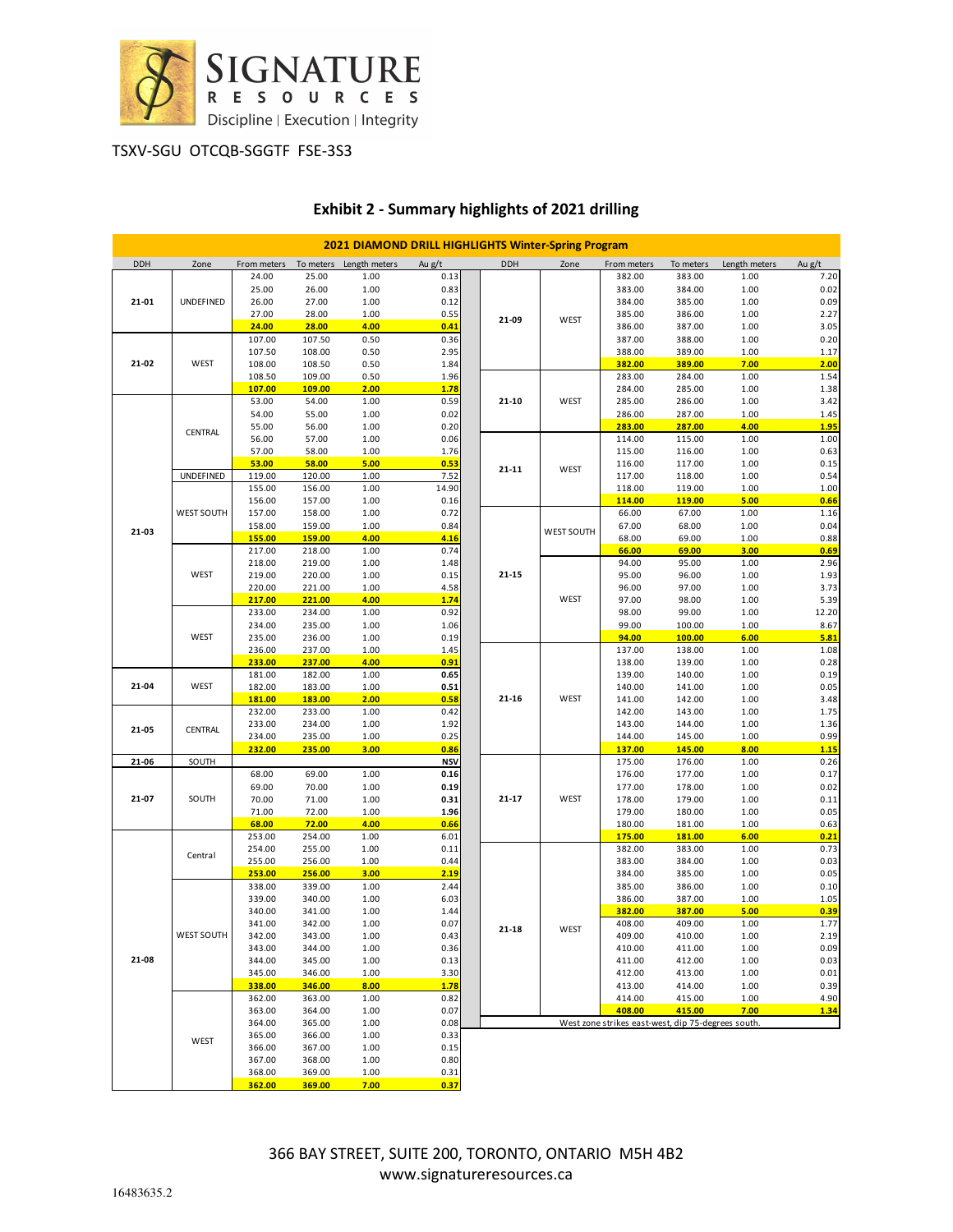



### **Exhibit 3 – Compilation map and 2021 drill plan**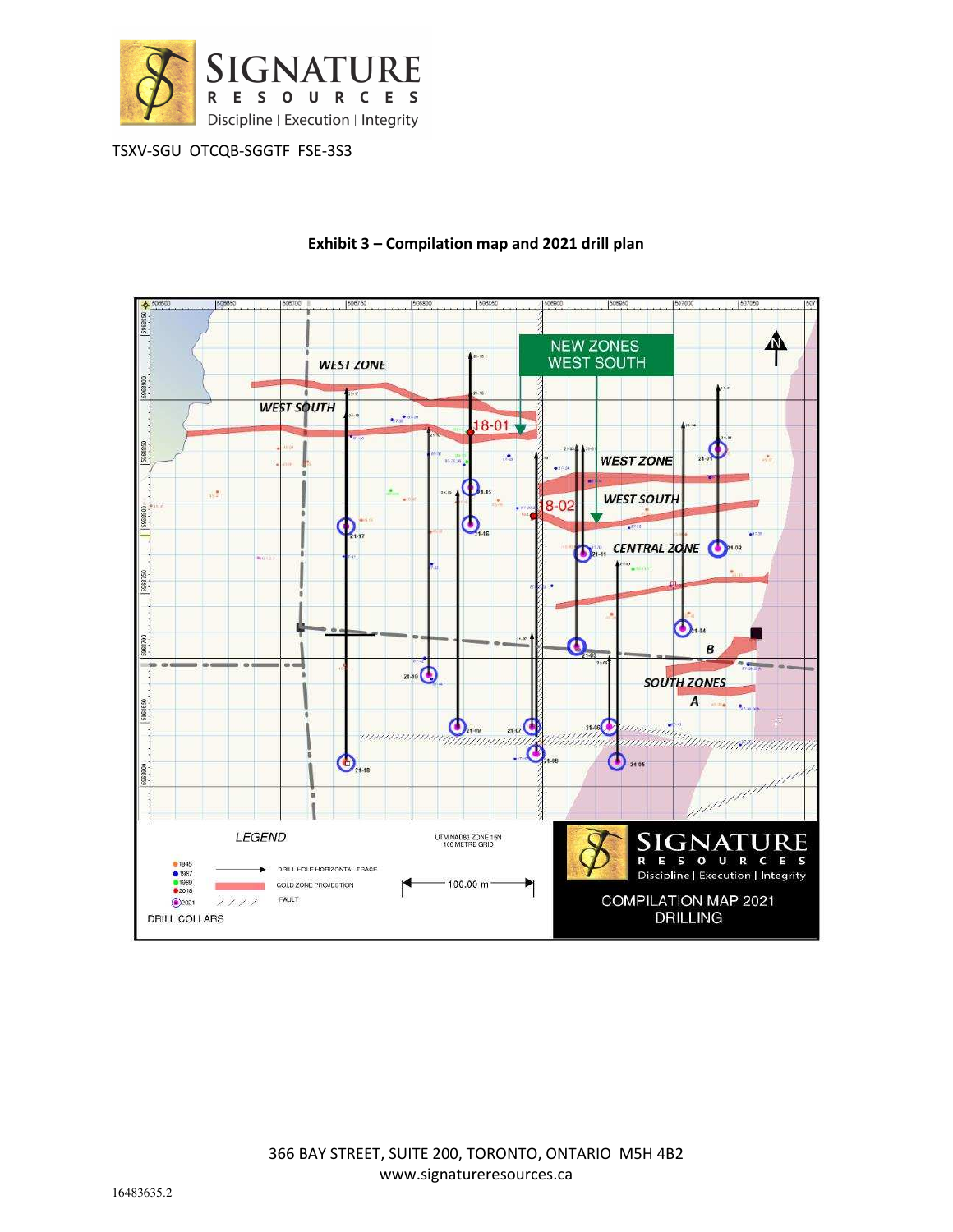



#### **Exhibit 4 – Simplified Longitudinal Section West Zone**

#### **Qualified Person**

The scientific and technical content of this press release has been prepared, reviewed and approved by Mr. Walter Hanych, P. Geo., who is a Qualified Person under NI 43-101 regulations and is a director of the Company.

# **About Signature**

The Lingman Lake gold property consists of 1,434 staked claims, four free hold full patented claims and 14 mineral rights patented claims totaling approximately 27,113 hectares. The property hosts an historical estimate of 234,684 oz of gold\* (1,063,904 tonnes grading 6.86 g/t with 2.73 gpt cut-off) and includes what has historically been referred to as the Lingman Lake Gold Mine, an underground substructure consisting of a 126.5-meter shaft, and 3-levels at 46-meters, 84-meters and 122-meters depths.

\*This historical resource estimate is based on prior data and reports obtained and prepared by previous operators, and information provided by governmental authorities. A Qualified Person has not done sufficient work to verify the classification of the mineral resource estimates in accordance with current